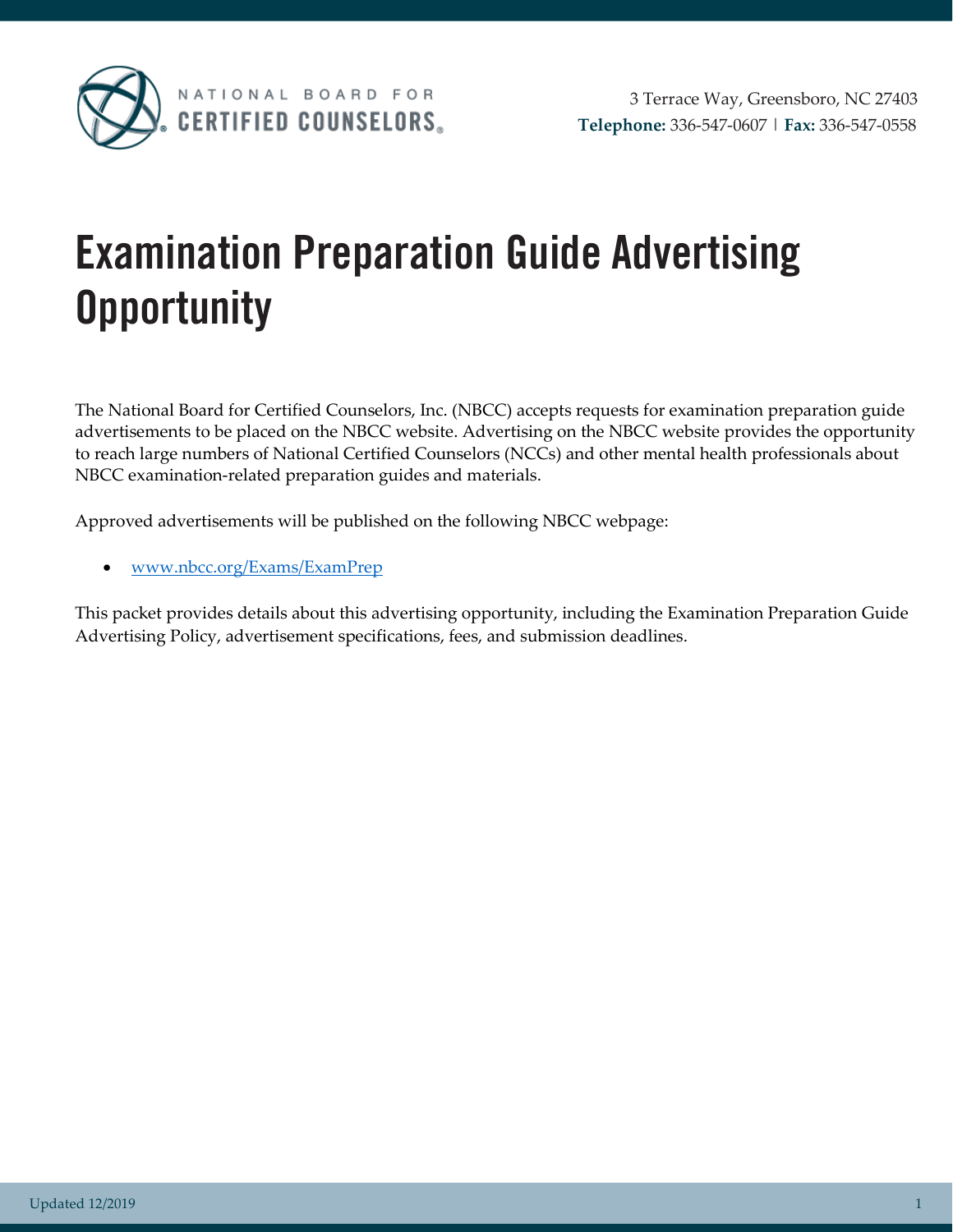

This policy governs all examination preparation guide advertising requests received by NBCC and explains the requirements for submission and approval of advertisements and related fees.

## **A. ELIGIBILITY TO REQUEST AN ADVERTISEMENT**

In order to qualify to request the placement of an examination preparation guide advertisement on the NBCC website, the requesting organization, business, or individual (requester) must:

- 1. Own the material(s) that are the subject of the advertisement request; or,
- 2. Have the express, written permission of the owner of the material(s) to use the material(s) and make such a request.

### **B. ADVERTISEMENT REQUESTS AND FEES**

In order for NBCC to consider an advertisement request, the requester must:

- 1. Submit to NBCC for review a completed Examination Preparation Guide Advertisement Request Form, along with copy for the proposed advertisement. An incomplete advertisement request will not be processed.
- 2. Pay the advertisement fee identified in the Examination Preparation Guide Advertisement Request Form. Fees are subject to change without notice.
- 3. All fees for advertisements that are approved for publication are non-refundable. If an advertisement is rejected by NBCC based on the content and approval requirements identified in this policy, the requester will receive a refund of the paid advertising fees, less a processing charge of 25% of the total fees.

## **C. ADVERTISEMENT CONTENT AND FORMAT REQUIREMENTS**

All advertisements published by NBCC must be preapproved by NBCC and satisfy the following requirements:

- 1. The advertisement must include the requester's current contact information, including mailing address, telephone number, and email address.
- 2. The advertisement must not: (a) include any representations or claims that using the requester's examination preparation material(s) will guarantee success or a passing result on an NBCC examination; (b) include any unsubstantiated statements concerning the pass rate for individuals using the requester's material(s) or the material(s) of other third parties; (c) include any content that may be potentially harmful to NBCC or a third party; (d) include any content that is inaccurate or misrepresents information concerning any product or service; (e) include any content that infringes upon an intellectual property right of NBCC or a third party; or (f) be inconsistent with the mission and purposes of NBCC.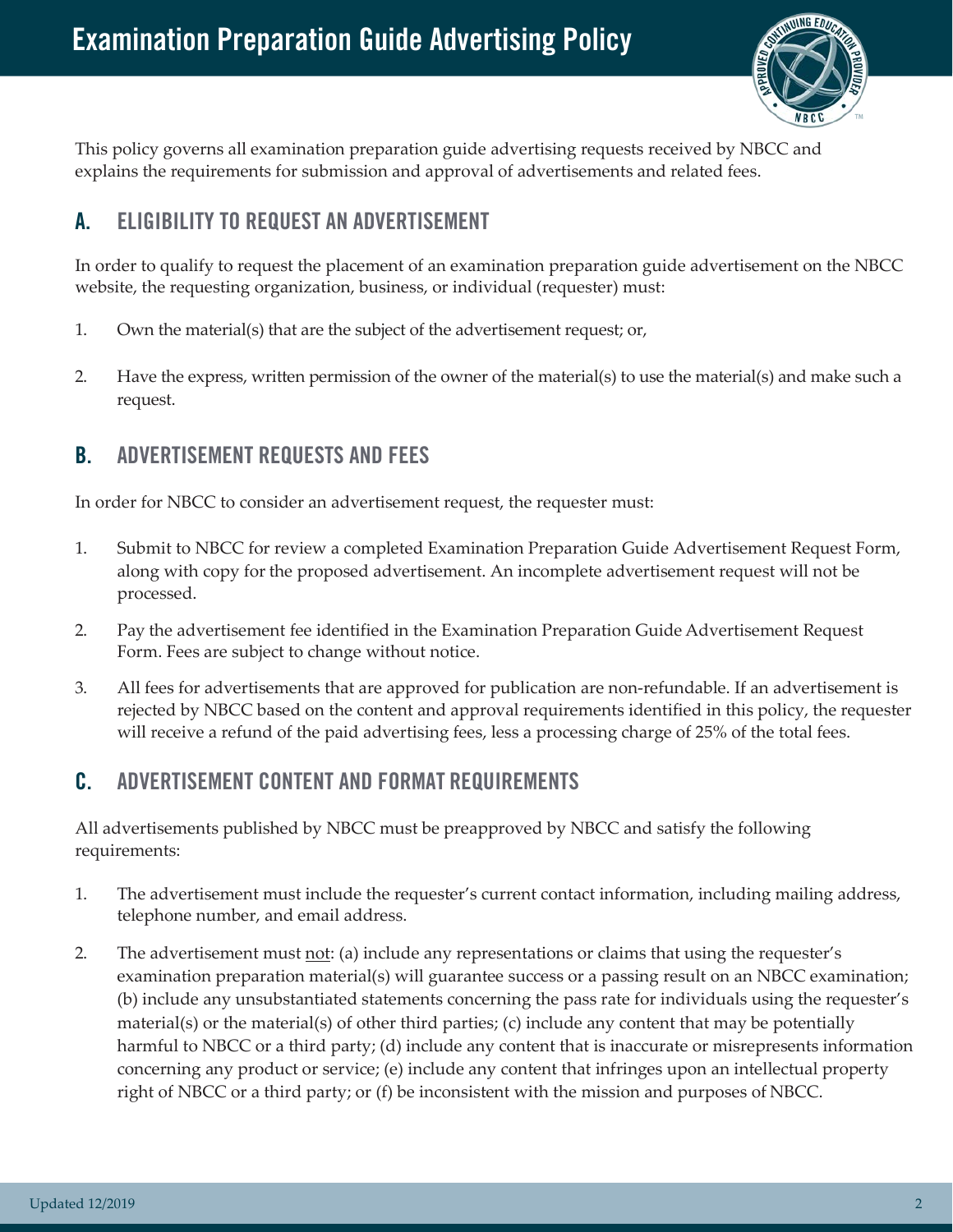

3. The advertisement must satisfy the following technical specifications:

The length of the advertisement must be no more than two hundred (200) words of text. It should be prepared for submission as a Word document. No underline formatting is permitted, except for hyperlinks to the requester's website. Bold and italics font, and word capitalization, are permitted for emphasis purposes only. Examples of current advertisements can be viewed at [www.nbcc.org/Exams/ExamPrep.](http://www.nbcc.org/Exams/ExamPrep)

#### **D. NBCC ADVERTISEMENT APPROVAL**

- 1. The content and format of an advertisement must be consistent with this policy, subject to NBCC approval. NBCC reserves the exclusive right to reject any advertisement request.
- 2. NBCC reserves the exclusive right to remove an approved, published advertisement from the NBCC website.

#### **E. ADVERTISEMENT MODIFICATION REQUIREMENTS**

- 1. Once an advertisement is approved by NBCC, the requester may request a modification to the content or format of the advertisement, subject to the requirements of this policy. All modification requests must be submitted to NBCC by the  $15<sup>th</sup>$  day of each month in order to be reviewed and approved for publication during the following month.
- 2. The fee to request a modification to an approved advertisement is \$200.

#### **F. ADVERTISEMENT PUBLICATION AND RESPONSIBILITY RULES**

- 1. Approved advertisements will be published on the NBCC website following NBCC's approval of the advertisement, unless otherwise requested by the requester on the Examination Preparation Guide Advertisement Request Form. Following the one (1) year advertisement publication period, the requester must submit a new Advertisement Request Form, including a copy of the proposed advertisement, and pay the applicable advertisement fees.
- 2. The positioning of an approved advertisement on the NBCC website is determined solely by NBCC. NBCC reserves the right to change the format of the webpage where the advertisement is published without prior notice.
- 3. The requester assumes full responsibility for all content of the advertisement and will assume all liability for any claims that may arise from, or are otherwise related to, the advertisement or the requester.
- 4. NBCC will not be liable or otherwise responsible for any costs or damages related to a failure to publish an advertisement, or for any errors in the publication of the advertisement on the NBCC website.
- 5. NBCC assumes no liability for any malfunction or other failure of the NBCC website, regardless of the reasons for such failure.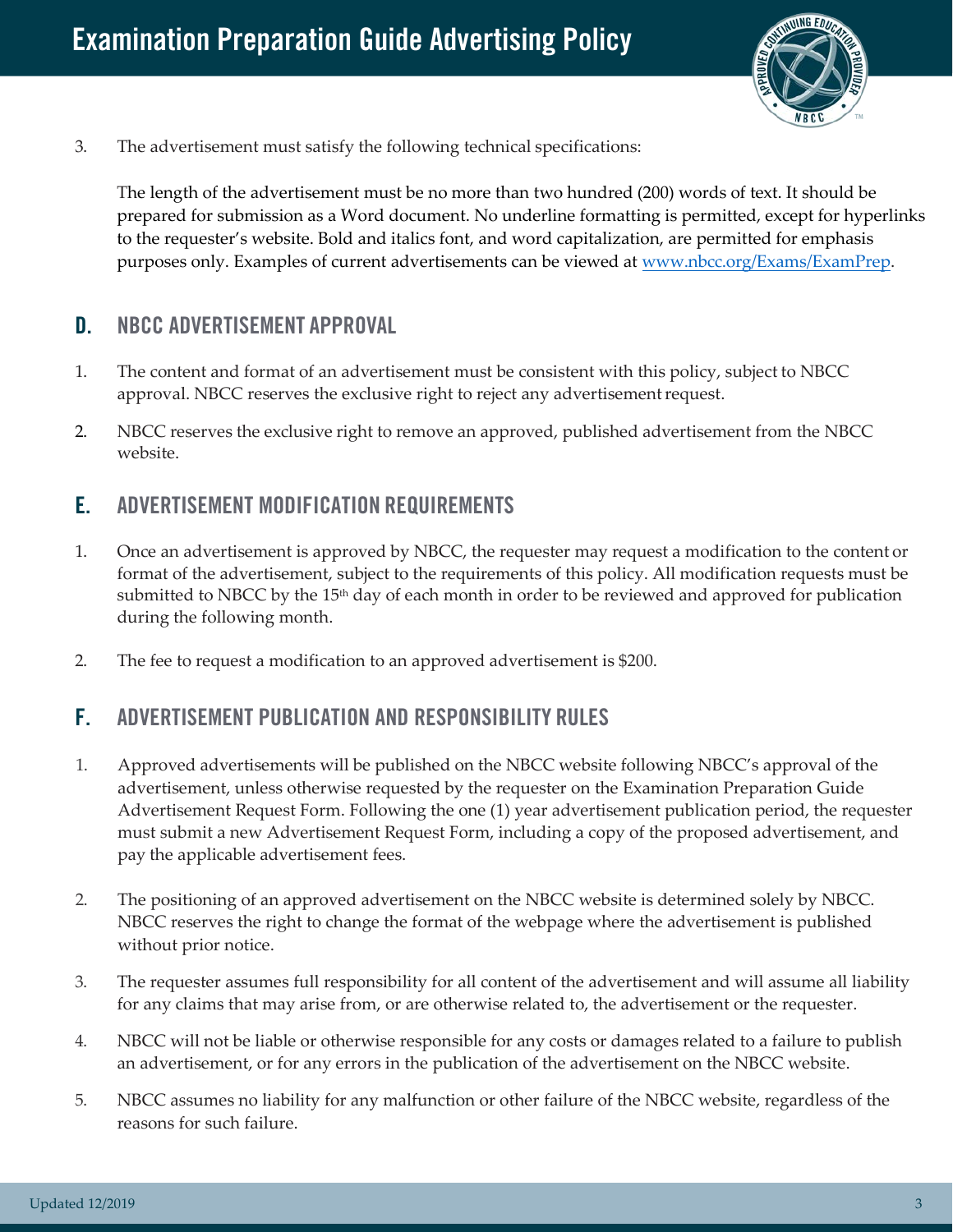

## **G. NO NBCC ENDORSEMENT OF ADVERTISEMENT/REQUIRED STATEMENT**

NBCC does not endorse the content or fitness of the products or services of other organizations, businesses, and individuals, including the content of requesters' advertisements published by NBCC. The following statement will be included under all approved advertisements published on the NBCC website:

*NBCC does not endorse the content or fitness of the products or services of other organizations, businesses, and individuals, including the information provided in this advertisement.*

NBCC will determine the appropriate placement of the statement when positioning approved advertisements on the NBCC website.

#### **DEADLINES**

Complete examination preparation guide advertisement request packages, including payment, must be received by the 15th day of each month in order to be reviewed and approved for publication on the NBCC website during the following month. Advertisement requests received after the 15<sup>th</sup> day of the month will be delayed.

#### **HOW TO SUBMIT YOUR ADVERTISEMENT REQUEST**

- **Step 1:** Complete the Examination Preparation Guide Advertisement Request Form.
- **Step 2:** Mail the completed form and a copy of the advertisement with full payment to the address listed on the form or fax the form to 336-547-0017.

**Questions?** Contact Nikki Yannone at 336-217-6095 or email [communications@nbcc.org](mailto:communications@nbcc.org)